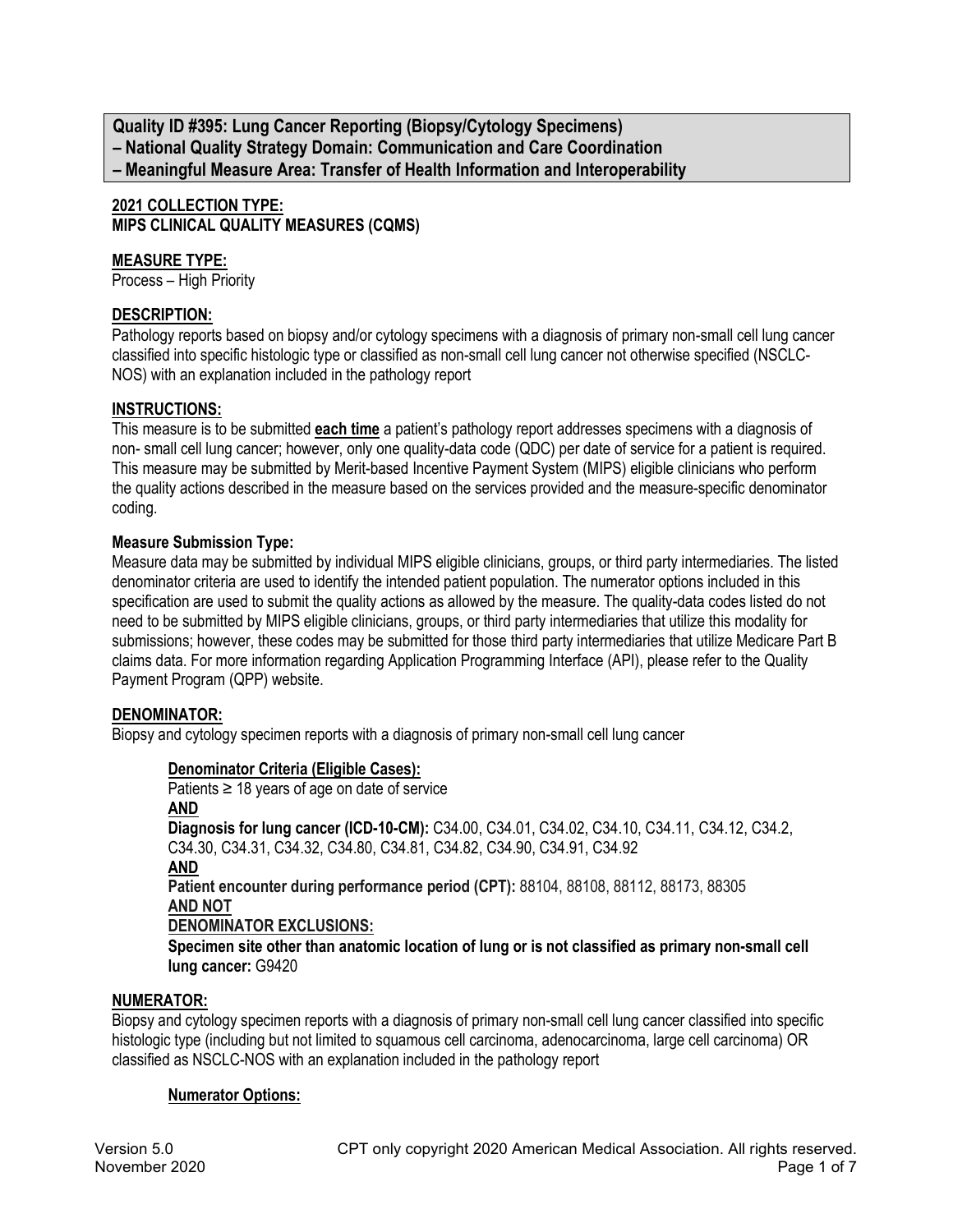| <b>OR</b> | <b>Performance Met:</b>       | Primary non-small cell lung cancer biopsy and<br>cytology specimen report documents classification<br>into specific histologic type OR classified as<br>NSCLC- NOS with an explanation (G9418)                                                                                                  |
|-----------|-------------------------------|-------------------------------------------------------------------------------------------------------------------------------------------------------------------------------------------------------------------------------------------------------------------------------------------------|
| OR        | <b>Denominator Exception:</b> | Documentation of medical reason(s) for not<br>including the histological type OR NSCLC-NOS<br>classification with an explanation (e.g., biopsy taken<br>for other purposes in a patient with a history of<br>primary non-small cell lung cancer or other<br>documented medical reasons) (G9419) |
|           | <b>Performance Not Met:</b>   | Primary non-small cell lung cancer biopsy and<br>cytology specimen report does not document<br>classification into specific histologic type OR<br>classified as NSCLC-NOS with an explanation<br>(G9421)                                                                                        |

# **RATIONALE:**

Lung cancer is the most frequent cause of major cancer incidence and mortality worldwide. The classifications of lung cancer published by the World Health Organization (WHO) in 1967, 1981, and 1999 were written primarily by pathologists for pathologists. Only in the 2004 revision, relevant genetics and clinical information were introduced. Nevertheless, because of remarkable advances over the last 6 years in our understanding of lung adenocarcinoma, particularly in the area of medical oncology, molecular biology, and radiology, there is a pressing need for a revised classification, based not on pathology alone, but rather on an integrated multidisciplinary platform.

For the first time, this classification addresses an approach to small biopsies and cytology in lung cancer diagnosis. Recent data regarding epidermal growth factor receptor (EGFR) mutation predicting responsiveness to epidermal growth factor receptor tyrosine kinase inhibitors (EGFR-TKIs), toxicities, and therapeutic efficacy have established the importance of distinguishing squamous cell carcinoma from adenocarcinoma and non-small cell lung carcinoma (NSCLC) not otherwise specified (NOS) in patients with advanced lung cancer. Approximately 70% of lung cancers are diagnosed and staged by small biopsies or cytology rather than surgical resection specimens, with increasing use of transbronchial needle aspiration (TBNA), endobronchial ultrasound-guided TBNA and esophageal ultrasoundguided needle aspiration. Within the NSCLC group, most pathologists can identify well- or moderately-differentiated squamous cell carcinomas or adenocarcinomas, but specific diagnoses are more difficult with poorly differentiated tumors. Nevertheless, in small biopsies and/or cytology specimens, upwards of 30% of specimens continue to be diagnosed as NSCLC-NOS. The most recent recommendations from WHO are that pathologists "reduce use of the term NSCLC NOS as much as possible and classify tumors according to their specific histologic subtype." (WHO, 2015).

# **CLINICAL RECOMMENDATION STATEMENTS:**

To address advances in oncology, molecular biology, pathology, radiology, and surgery of lung adenocarcinoma, an international multidisciplinary classification was sponsored by the International Association for the Study of Lung Cancer, American Thoracic Society, and European Respiratory Society. This new adenocarcinoma classification is needed to provide uniform terminology and diagnostic criteria, especially for bronchioloalveolar carcinoma (BAC), the overall approach to small non-resection cancer specimens, and for multidisciplinary strategic management of tissue for molecular and immunohistochemical studies.

For small biopsies and cytology, we recommend that NSCLC be further classified into a more specific histologic type, such as adenocarcinoma or squamous cell carcinoma, whenever possible (strong recommendation, moderate quality evidence).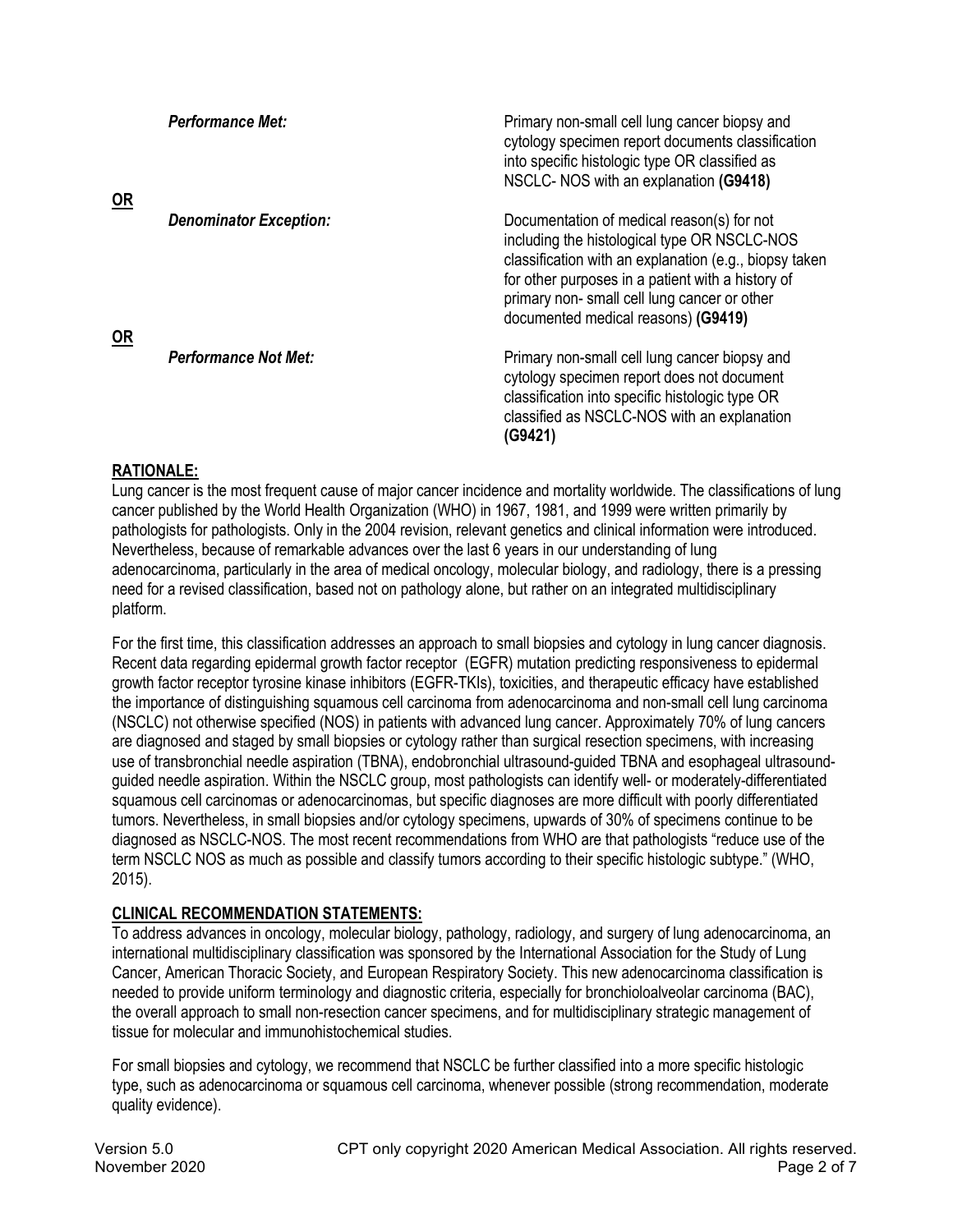We recommend that the term NSCLC-NOS be used as little as possible and we recommend it be applied only when a more specific diagnosis is not possible by morphology and/or special stains (strong recommendation, moderate quality evidence).

The above strategy for classification of adenocarcinoma versus other histologies and the terminology should be used in routine diagnosis and future research and clinical trials so that there is uniform classification of disease cohorts in relationship to tumor subtypes.

Travis WD, Brambilla E, Noguchi M, et al. International Association for the Study of Lung Cancer/American Thoracic Society/European Respiratory Society International Multidisciplinary Classification of Lung Adenocarcinoma. Journal of Thoracic Oncology 2011; 6:244-285.

## **COPYRIGHT: THE MEASURES ARE PROVIDED "AS IS" WITHOUT WARRANTY OF ANY KIND.**

© 2020 College of American Pathologists. All Rights Reserved

Limited proprietary coding is contained in the Measure specifications for convenience. Users of the proprietary code sets should obtain all necessary licenses from the owners of these code sets. The College of American Pathologists disclaims all liability for use or accuracy of any Current Procedural Terminology (CPT®) or other coding contained in the specifications.

CPT® contained in the Measure specifications is copyright 2004-2020 American Medical Association. ICD-10 is copyright 2020 World Health Organization. All Rights Reserved.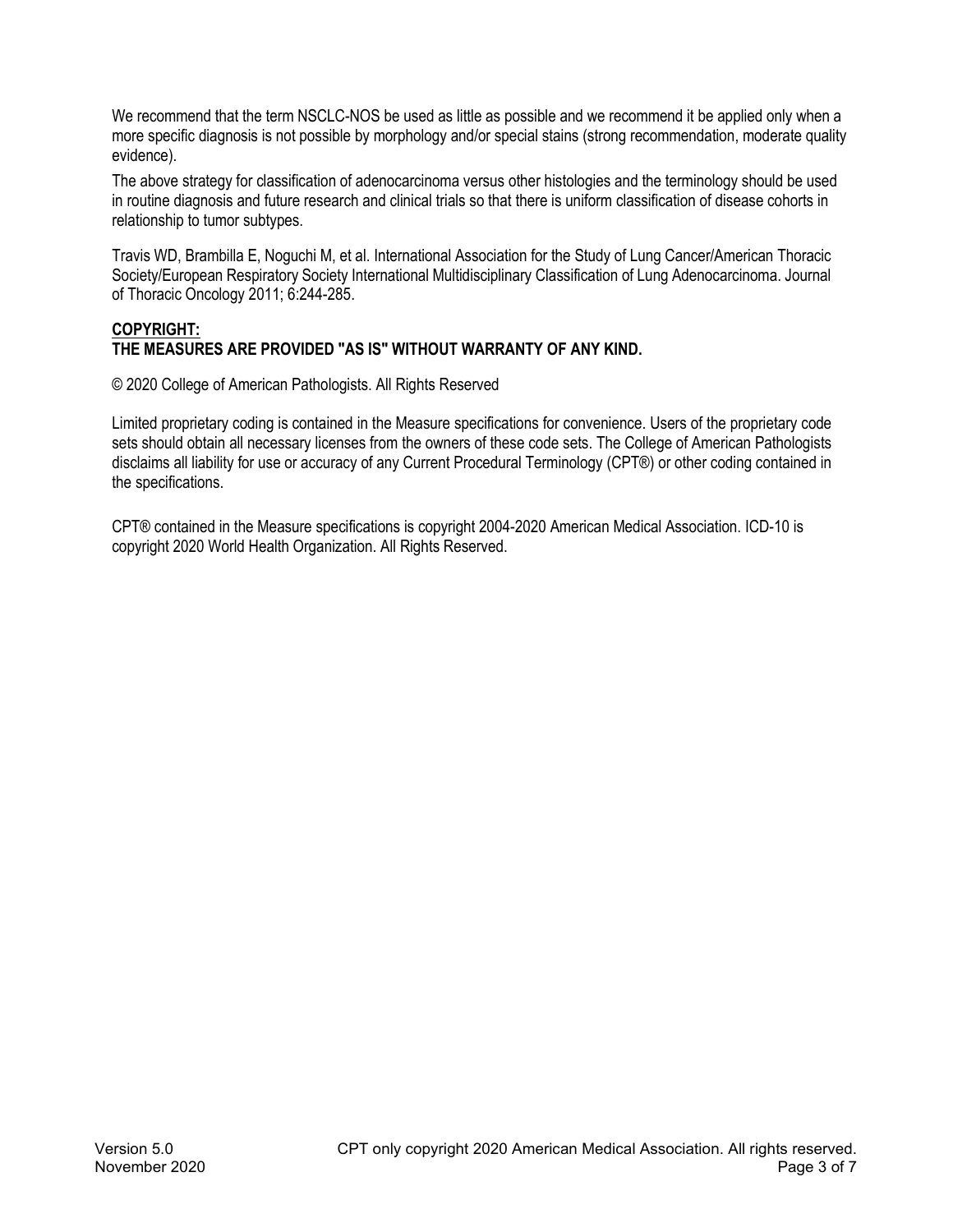#### **2021 Clinical Quality Measure Flow for Quality ID #395: Lung Cancer Reporting (Biopsy/Cytology Specimens)**

*Disclaimer: Refer to the measure specification for specific coding and instructions to submit this measure.*



The measure diagrams were developed by CMS as a supplemental resource to be used<br>in conjunction with the measure specifications. They should not be used alone or as a<br>substitution for the measure specification. v5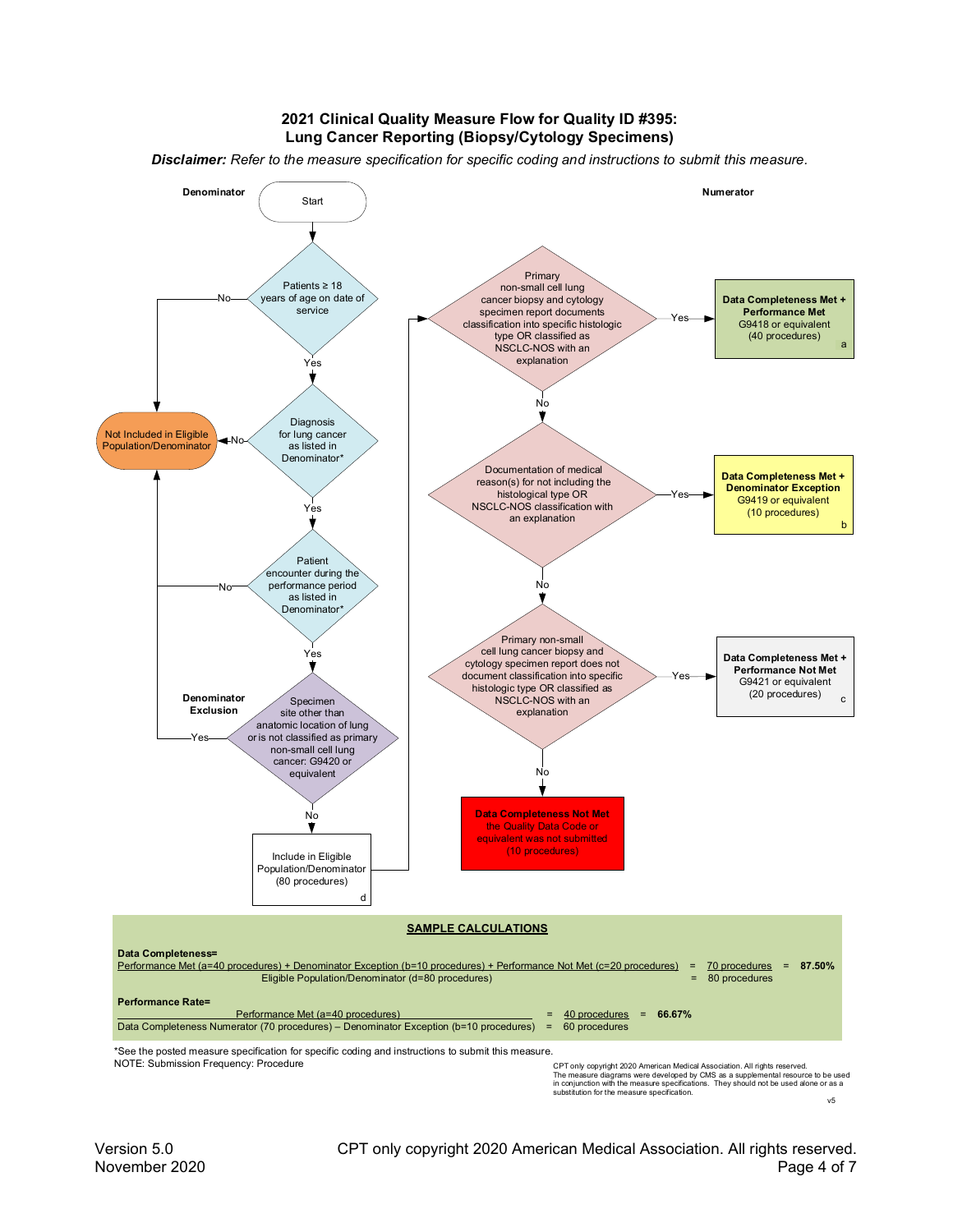# **2021 Clinical Quality Measure Flow Narrative for Quality ID #395: Lung Cancer Reporting (Biopsy/Cytology Specimens)**

*Disclaimer: Refer to the measure specification for specific coding and instructions to submit this measure.*

- 1. Start with Denominator
- 2. Check *Patient is greater than or equal to 18 Years of age on date of service*:
	- a. If *Patient is greater than or equal to 18 Years of age on date of service* equals No, do not include in Eligible Population. Stop processing.
	- b. If *Patient is greater than or equal to 18 Years of age on date of service* equals Yes, proceed to check *Diagnosis for lung cancer as listed in Denominator\**.
- 3. Check *Diagnosis for lung cancer as listed in Denominator\**:
	- a. If *Diagnosis for lung cancer as listed in Denominator\** equals No, do not include in *Eligible Population/Denominator*. Stop processing.
	- b. If *Diagnosis for lung cancer as listed in Denominator\** equals Yes, proceed to check *Patient encounter during the performance period as listed in Denominator\**.
- 4. Check *Patient encounter during the performance period as listed in Denominator\**:
	- a. If Patient encounter during the performance period as listed in Denominator\* equals No, do not include in *Eligible Population/Denominator*. Stop processing.
	- b. If *Patient encounter during the performance period as listed in Denominator\** equals Yes, proceed to check *Specimen site other than anatomic location of lung or is not classified as primary nonsmall cell lung cancer*.
- 5. Check *Specimen site other than anatomic location of lung or is not classified as primary non-small cell lung cancer*.
	- a. If *Specimen site other than anatomic location of lung or is not classified as primary non-small cell lung cancer* equals Yes, do not include in *Eligible Population/Denominator*. Stop processing.
	- b. If *Specimen site other than anatomic location of lung or is not classified as primary non-small cell lung cancer* equals No, include in *Eligible Population/Denominator*.
- 6. Denominator Population is all Eligible Procedures in the Denominator. Denominator is represented as Denominator in the Sample Calculation listed at the end of this document. Letter d equals 80 procedures in the Sample Calculation.
- 7. Start Numerator
- 8. Check *Primary non-small cell lung cancer biopsy and cytology specimen report documents classification into specific histologic type OR classified as NSCLC-NOS with an explanation*:
	- a. If *Primary non-small cell lung cancer biopsy and cytology specimen report documents classification into specific histologic type OR classified as NSCLC-NOS with an explanation* equals Yes, include in *Data Completeness Met and Performance Met*.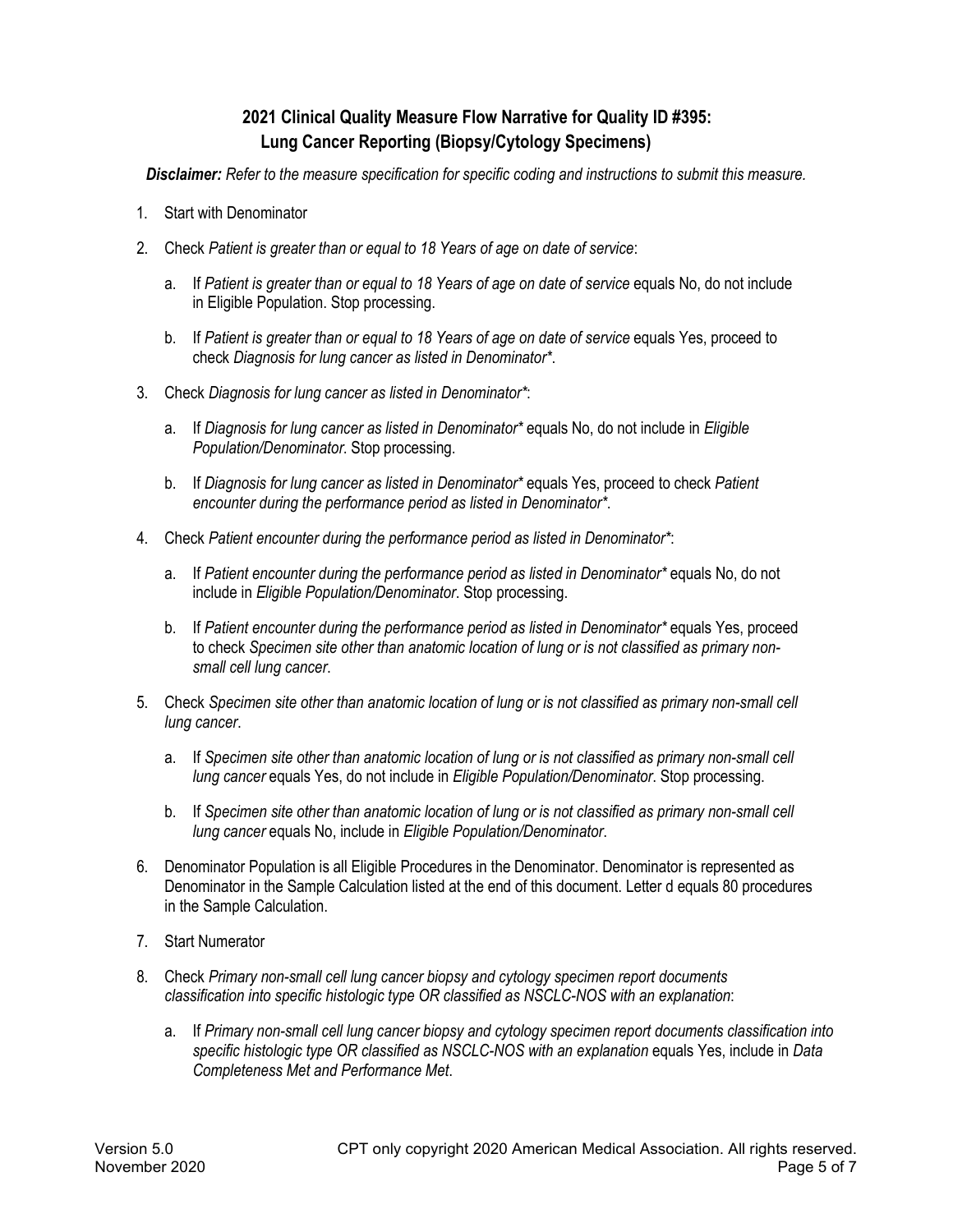- *Data Completeness Met and Performance Met* letter is represented in the Data Completeness and Performance Rate in the Sample Calculation listed at the end of this document. Letter a equals 40 procedures in Sample Calculation.
- b. If *Primary non-small cell lung cancer biopsy and cytology specimen report documents classification into specific histologic type OR classified as NSCLC-NOS with an explanation* equals No, proceed to check *Documentation of medical reason(s) for not including the histological type OR NSCLC-NOS classification with an explanation*.
- 9. Check *Documentation of medical reason(s) for not including the histological type OR NSCLC-NOS classification with an explanation*:
	- a. If *Documentation of medical reason(s) for not including the histological type OR NSCLC-NOS classification with an explanation* equals Yes, include in the *Data Completeness Met and Denominator Exception*.
		- *Data Completeness Met and Denominator Exception* letter is represented in the Data Completeness and Performance Rate in the Sample Calculation listed at the end of this document. Letter b equals 10 procedures in the Sample Calculation.
	- b. If *Documentation of medical reason(s) for not including the histological type OR NSCLC-NOS classification with an explanation* equals No, proceed to check *Primary non-small cell lung cancer biopsy and cytology specimen report does not document classification into specific histologic type OR classified as NSCLC-NOS with an explanation*.
- 10. Check *Primary non-small cell lung cancer biopsy and cytology specimen report does not document classification into specific histologic type OR classified as NSCLC-NOS with an explanation*:
	- a. If *Primary non-small cell lung cancer biopsy and cytology specimen report does not document classification into specific histologic type OR classified as NSCLC-NOS with an explanation* equals Yes, include in *Data Completeness Met and Performance Not Met*.
		- *Data Completeness Met and Performance Not Met* letter is represented in the Data Completeness in the Sample Calculation listed at the end of this document. Letter c equals 20 procedures in the Sample Calculation.
	- b. If *Primary non-small cell lung cancer biopsy and cytology specimen report does not document classification into specific histologic type OR classified as NSCLC-NOS with an explanation* equals No, proceed to check *Data Completeness Not Met*.
- 11. Check *Data Completeness Not Met*:
	- a. If *Data Completeness Not Met*, the Quality Data Code or equivalent was not submitted. 10 procedures have been subtracted from the Data Completeness Numerator in the Sample Calculation.

## **Sample Calculations**

Data Completeness equals Performance Met (a equals 40 procedures) plus Denominator Exception (b equals 10 procedures) plus Performance Not Met (c equals 20 procedures) divided by Eligible Population/Denominator (d equals 80 procedures). All equals 70 procedures divided by 80 procedures. All equals 87.50 percent.

Version 5.0 CPT only copyright 2020 American Medical Association. All rights reserved. November 2020 **Page 6 of 7** Page 6 of 7 Performance Rate equals Performance Met (a equals 40 procedures) divided by Data Completeness Numerator (70